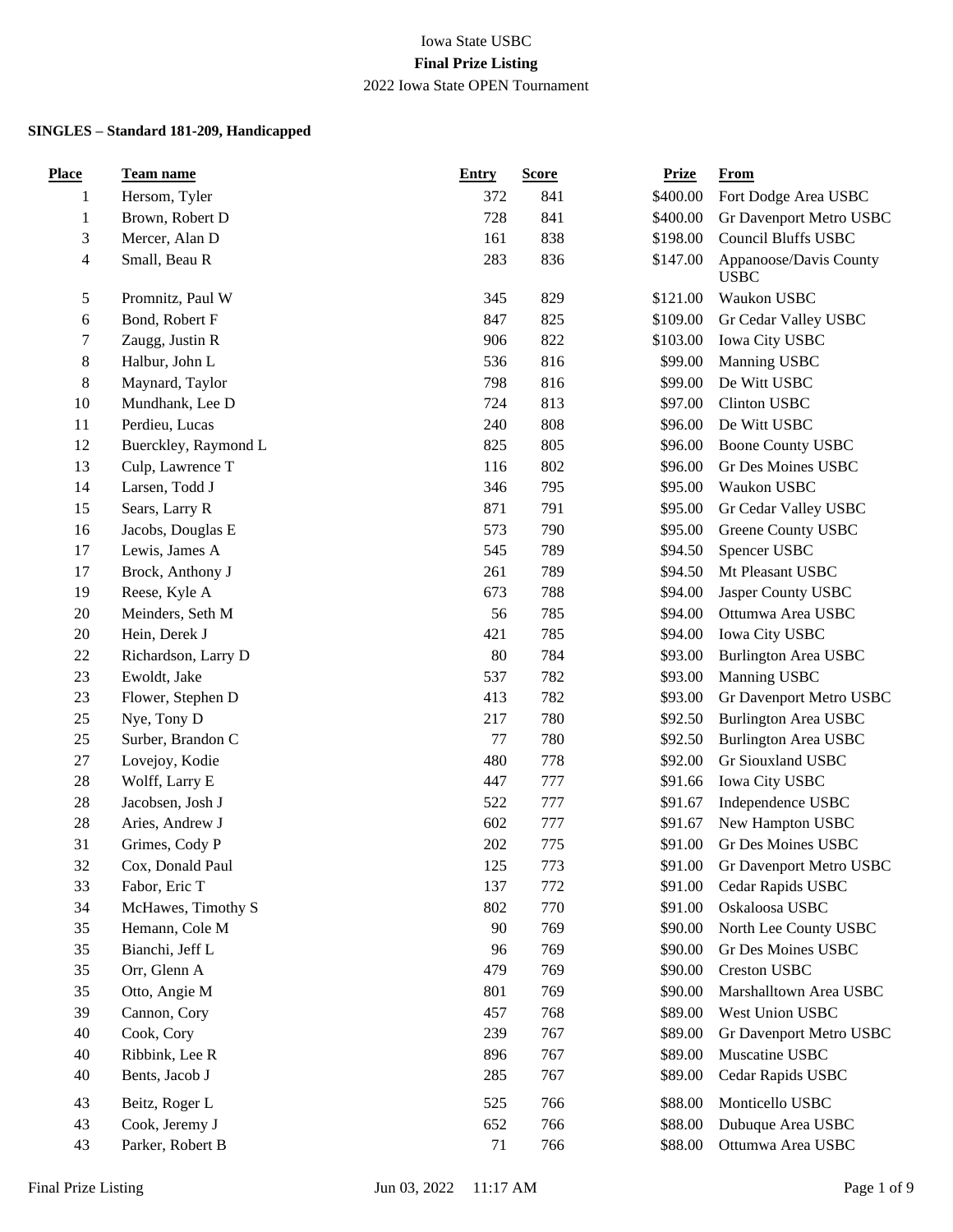| <b>Place</b> | Team name              | <b>Entry</b>             | <b>Score</b> | <b>Prize</b> | From                        |
|--------------|------------------------|--------------------------|--------------|--------------|-----------------------------|
| 46           | Belcher, Chris P       | 703                      | 765          | \$88.00      | Gr Des Moines USBC          |
| 47           | Dix, Dakota            | 386                      | 764          | \$87.00      | Dubuque Area USBC           |
| 48           | Tolentino, Danny       | 164                      | 762          | \$86.75      | Council Bluffs USBC         |
| 48           | Milder, Michael W      | 304                      | 762          | \$86.75      | Muscatine USBC              |
| 48           | Rodenberg, Blake W     | 460                      | 762          | \$86.75      | West Union USBC             |
| 48           | Beireis, Steve W       | 525                      | 762          | \$86.75      | Monticello USBC             |
| 52           | Kluesner, Andrew M     | 252                      | 761          | \$86.00      | Dyersville USBC             |
| 53           | Gregory, Rick          | 94                       | 760          | \$86.00      | Gr Des Moines USBC          |
| 53           | Howe, Joseph R         | 195                      | 760          | \$86.00      | Cedar Rapids USBC           |
| 53           | May, David J           | 652                      | 760          | \$86.00      | Dubuque Area USBC           |
| 56           | Stewart, Jason M       | 309                      | 759          | \$85.00      | Gr Des Moines USBC          |
| 56           | Possehn, Kurtis E      | 708                      | 759          | \$85.00      | Fort Dodge Area USBC        |
| 56           | Taylor, Anthony M      | 235                      | 759          | \$85.00      | Iowa City USBC              |
| 56           | Griffith, Andy D       | 539                      | 759          | \$85.00      | Manning USBC                |
| 60           | Moore, Mike D          | 122                      | 758          | \$84.00      | Gr Mason City USBC          |
| 61           | Bader, Brandon         | 701                      | 757          | \$84.00      | Cedar Rapids USBC           |
| 61           | Latta, Timothy J       | 826                      | 757          | \$84.00      | <b>Boone County USBC</b>    |
| 63           | Burns, Joshua R        | $\boldsymbol{7}$         | 756          | \$83.20      | Iowa City USBC              |
| 63           | Hendrickson, Qwinten C | 98                       | 756          | \$83.20      | Gr Des Moines USBC          |
| 63           | Rohm, Dylan J          | 596                      | 756          | \$83.20      | Gr Davenport Metro USBC     |
| 63           | Belcher, Nick L        | 703                      | 756          | \$83.20      | Gr Des Moines USBC          |
| 63           | Beuthien, Chris        | 760                      | 756          | \$83.20      | De Witt USBC                |
| 68           | Winke, Ken             | 345                      | 755          | \$82.00      | Waukon USBC                 |
| 68           | Stahl, Mark R          | 346                      | 755          | \$82.00      | Waukon USBC                 |
| 68           | Jones, Justin H        | 282                      | 755          | \$82.00      | Greene County USBC          |
| 71           | Welch, Todd C          | 186                      | 754          | \$81.50      | Gr Des Moines USBC          |
| 71           | Henkens, Kevin L       | 257                      | 754          | \$81.50      | Mt Pleasant USBC            |
| 71           | Sunderland, Jacob J    | 310                      | 754          | \$81.50      | Gr Des Moines USBC          |
| 71           | Zahner, Jason D        | 850                      | 754          | \$81.50      | Gr Cedar Valley USBC        |
| 75           | Williams, Michael D    | 318                      | 753          | \$81.00      | Gr Des Moines USBC          |
| 76           | Mickey, Don D          | 215                      | 752          | \$81.00      | <b>Burlington Area USBC</b> |
| 77           | Marchant, Gordon L     | 205                      | 751          | \$80.00      | Gr Des Moines USBC          |
| 77           | Juett, Jonathon D      | 420                      | 751          | \$80.00      | Cedar Rapids USBC           |
| 79           | Kelly, Shawn M         | 764                      | 750          | \$80.00      | Bellevue USBC               |
| 80           | Garden, Aaron M        | 17                       | 749          | \$79.20      | Charles City USBC           |
| 80           | Cook, Jordan P         | 179                      | 749          | \$79.20      | <b>Belmond USBC</b>         |
| 80           | Holzwarth, Benjamin D  | 343                      | 749          | \$79.20      | Waukon USBC                 |
| 80           | Lindermann, Scott      | 440                      | 749          | \$79.20      | Oelwein USBC                |
| 80           | Burgett, Tommy A       | 613                      | 749          | \$79.20      | Jasper County USBC          |
| 85           | Mishler, David S       | 97                       | 748          | \$78.00      | <b>Gr Des Moines USBC</b>   |
| 85           | Saylor, Brian P        | 450                      | 748          | \$78.00      | Iowa City USBC              |
| 85           | Glawe, Brian A         | 732                      | 748          | \$78.00      | Cedar Rapids USBC           |
| 88           | Smith, Kevin J         | 512                      | 747          | \$77.50      | Estherville USBC            |
| 88           | Iverson, Trevor A      | 515                      | 747          | \$77.50      | Estherville USBC            |
| 90           | Huinker, Cory A        | 343                      | 746          | \$76.80      | Waukon USBC                 |
| 90           | Christensen, Dan A     | $\overline{\mathcal{A}}$ | 746          | \$76.80      | Cedar Rapids USBC           |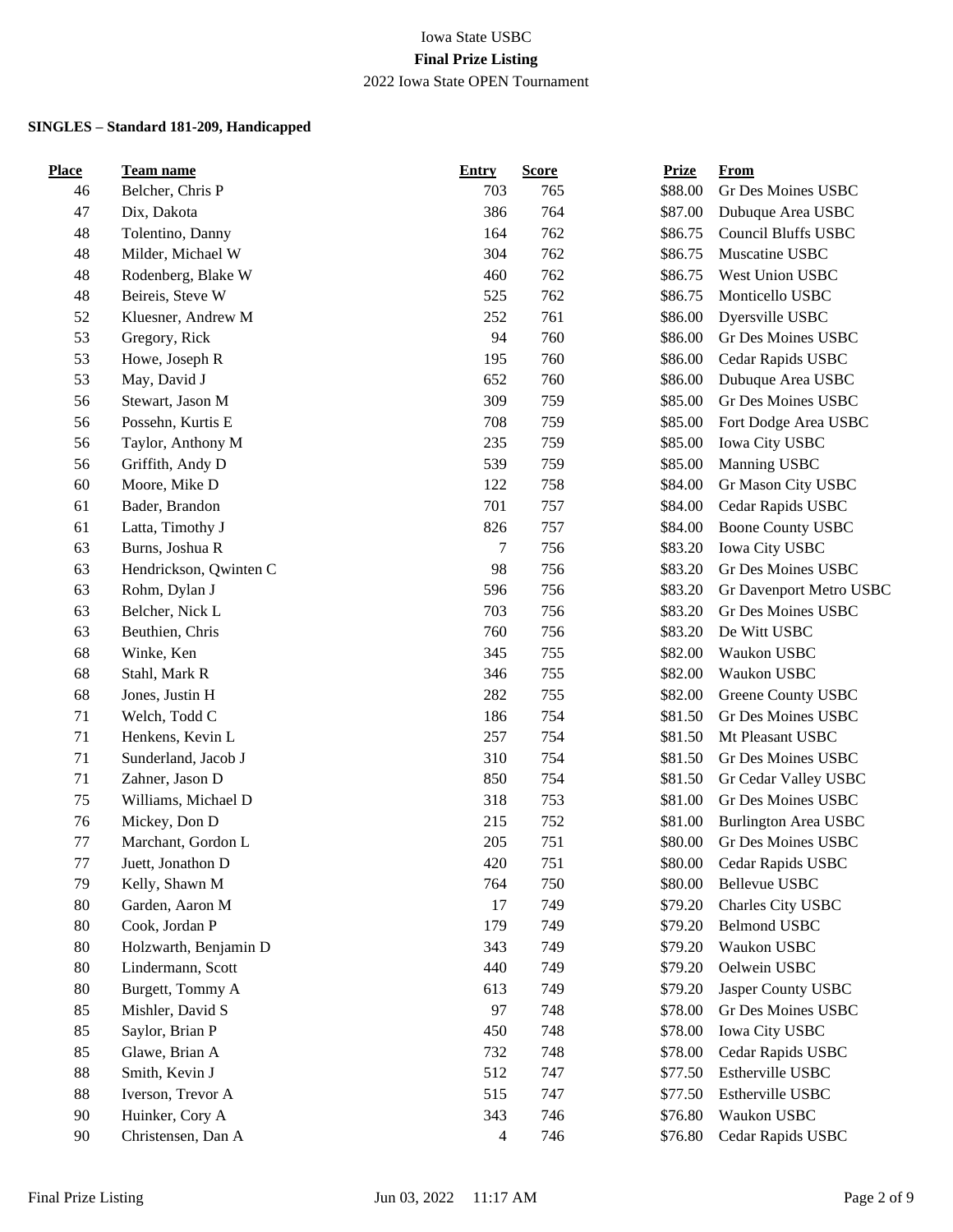| <b>Place</b> | Team name             | <b>Entry</b> | <b>Score</b> | <u>Prize</u> | From                        |
|--------------|-----------------------|--------------|--------------|--------------|-----------------------------|
| 90           | Svendsen, Brett M     | 659          | 746          | \$76.80      | Gr Des Moines USBC          |
| 90           | Flaherty, Tim M       | 717          | 746          | \$76.80      | Gr Davenport Metro USBC     |
| 90           | Humphrey, Madison R   | 31           | 746          | \$76.80      | Gr Des Moines USBC          |
| 95           | Jergens, Michael B    | 288          | 745          | \$76.00      | Sumner USBC                 |
| 95           | Straw, Daniel L       | 521          | 745          | \$76.00      | Independence USBC           |
| 97           | Fowler, Randy L       | 198          | 743          | \$75.00      | Marshalltown Area USBC      |
| 97           | Wood, Patrick L       | 563          | 743          | \$75.00      | Muscatine USBC              |
| 97           | Clayton, Phillip D    | 572          | 743          | \$75.00      | Greene County USBC          |
| 97           | Vashaw, Zachary C     | 767          | 743          | \$75.00      | Ames Area USBC              |
| 97           | Lyons, Robert L       | 801          | 743          | \$75.00      | Marshalltown Area USBC      |
| 97           | Baldus, Rodney D      | 824          | 743          | \$75.00      | <b>Boone County USBC</b>    |
| 103          | Menster, Bruce W      | 898          | 742          | \$74.00      | Monticello USBC             |
| 104          | Janning, Keith B      | 623          | 740          | \$74.00      | Carroll Area USBC           |
| 105          | Gates, Brian M        | 25           | 739          | \$73.00      | <b>Council Bluffs USBC</b>  |
| 105          | Abben, James P        | 425          | 739          | \$73.00      | Osage USBC                  |
| 105          | Connolly, Patrick T   | 464          | 739          | \$73.00      | Dubuque Area USBC           |
| 105          | Whittington, Dustin R | 751          | 739          | \$73.00      | Muscatine USBC              |
| 105          | Rolands, Roland H     | 346          | 739          | \$73.00      | Waukon USBC                 |
| 105          | McFarland, James R    | 905          | 739          | \$73.00      | Iowa City USBC              |
| 111          | Myers, Timothy E      | 275          | 738          | \$71.80      | Corydon USBC                |
| 111          | Nadermann, Drew A     | 384          | 738          | \$71.80      | Dubuque Area USBC           |
| 111          | Artis, Jay J          | 620          | 738          | \$71.80      | Ames Area USBC              |
| 111          | Carlson, Beau A       | 642          | 738          | \$71.80      | Muscatine USBC              |
| 111          | Stokka, John C        | 665          | 738          | \$71.80      | Gr Des Moines USBC          |
| 116          | Campbell, Charles T   | 13           | 737          | \$70.75      | Gr Des Moines USBC          |
| 116          | Daniels, Jeffrey C    | 185          | 737          | \$70.75      | Gr Des Moines USBC          |
| 116          | McDaniel, Chad S      | 354          | 737          | \$70.75      | Camanche USBC               |
| 116          | Sanders, Ryan J       | 529          | 737          | \$70.75      | Gr Mason City USBC          |
| 120          | Freese, Kendall       | 675          | 736          | \$69.75      | Ida Grove USBC              |
| 120          | Grobstick, Tony W     | 763          | 736          | \$69.75      | Bellevue USBC               |
| 120          | Long, Scott A         | 194          | 736          | \$69.75      | Cedar Rapids USBC           |
| 120          | Sellers, Randy L      | 768          | 736          | \$69.75      | Cedar Rapids USBC           |
| 124          | Petersen, Ben J       | 515          | 735          | \$69.00      | Estherville USBC            |
| 124          | Jeter, David A        | 5            | 735          | \$69.00      | Cedar Rapids USBC           |
| 124          | Popp, Marvin A        | 754          | 735          | \$69.00      | Gr Mason City USBC          |
| 127          | Luensmann, Eric A     | 246          | 734          | \$68.00      | Dyersville USBC             |
| 127          | Knight, Josh W        | 522          | 734          | \$68.00      | Independence USBC           |
| 127          | Wyatt, Dewey          | 223          | 734          | \$68.00      | <b>Burlington Area USBC</b> |
| 130          | Link, Gary A          | 41           | 733          | \$67.50      | Ames Area USBC              |
| 130          | Bennett, Mark A       | 207          | 733          | \$67.50      | Gr Des Moines USBC          |
| 132          | Becker, Alan C        | 249          | 732          | \$67.00      | Dyersville USBC             |
| 132          | Siedelmann, Nick S    | 532          | 732          | \$67.00      | Manning USBC                |
| 132          | Eckman, Jeff C        | 21           | 732          | \$67.00      | Gr Mason City USBC          |
| 135          | Holford, Delwin H     | 75           | 730          | \$66.20      | Burlington Area USBC        |
| 135          | Nail, Justin R        | 146          | 730          | \$66.20      | Cedar Rapids USBC           |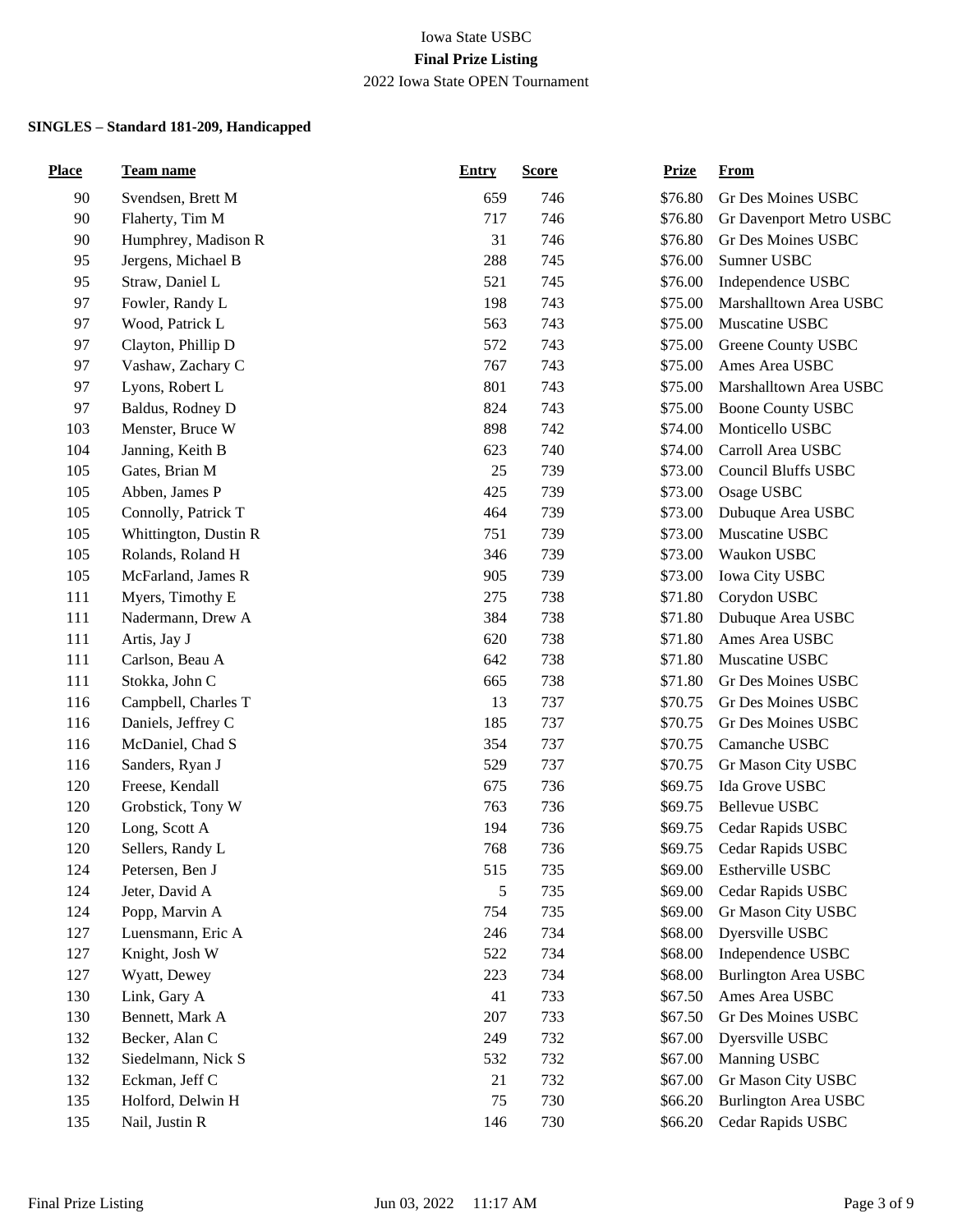### **Final Prize Listing** 2022 Iowa State OPEN Tournament

| <b>Place</b> | Team name            | <b>Entry</b> | <b>Score</b> | <b>Prize</b> | From                        |
|--------------|----------------------|--------------|--------------|--------------|-----------------------------|
| 135          | Sommerfelt, Dillon   | 438          | 730          | \$66.20      | Oelwein USBC                |
| 135          | Crouse, Ronald D     | 573          | 730          | \$66.20      | Greene County USBC          |
| 135          | Peters, Brian J      | 728          | 730          | \$66.20      | Gr Davenport Metro USBC     |
| 140          | Bierman, Jason W     | 604          | 729          | \$65.00      | New Hampton USBC            |
| 140          | Steiner, Zander      | 553          | 729          | \$65.00      | Red Oak USBC                |
| 142          | Gates, Christopher M | 25           | 728          | \$63.88      | <b>Council Bluffs USBC</b>  |
| 142          | Hermsen, Andrew E    | 523          | 728          | \$63.89      | Independence USBC           |
| 142          | Hopkins, Drew E      | 568          | 728          | \$63.89      | Greene County USBC          |
| 142          | Heisterkamp, Edwin W | 624          | 728          | \$63.89      | Carroll Area USBC           |
| 142          | Mondl, Anthony S     | 299          | 728          | \$63.89      | Cedar Rapids USBC           |
| 142          | Morris, Robert W     | 432          | 728          | \$63.89      | West Delaware USBC          |
| 142          | Olson, Kevin D       | 121          | 728          | \$63.89      | Gr Mason City USBC          |
| 142          | Powell, Jeffrey A    | 156          | 728          | \$63.89      | Gr Des Moines USBC          |
| 142          | Vancil, Travis M     | 77           | 728          | \$63.89      | <b>Burlington Area USBC</b> |
| 151          | Forthmann, Michael A | 134          | 727          | \$62.34      | Gr Mason City USBC          |
| 151          | McDowell, Richard D  | 525          | 727          | \$62.34      | Monticello USBC             |
| 151          | Jensen, Jerry        | 532          | 727          | \$62.33      | Manning USBC                |
| 151          | Pearson, Geno R      | 321          | 727          | \$62.33      | Marshalltown Area USBC      |
| 151          | Cates, Jason A       | 705          | 727          | \$62.33      | Gr Des Moines USBC          |
| 151          | Wheeler, Les D       | 230          | 727          | \$62.33      | Gr Des Moines USBC          |
| 157          | Stewart, Jeff M      | 79           | 726          | \$60.80      | <b>Burlington Area USBC</b> |
| 157          | Boettcher, Brian D   | 119          | 726          | \$60.80      | Iowa City USBC              |
| 157          | Reeves, Daron B      | 585          | 726          | \$60.80      | Guthrie County USBC         |
| 157          | Funk, Shanne R       | 596          | 726          | \$60.80      | Gr Davenport Metro USBC     |
| 157          | Andrews, Sonny J     | 222          | 726          | \$60.80      | <b>Burlington Area USBC</b> |
| 162          | Beery, Allen R       | 12           | 725          | \$59.50      | Gr Des Moines USBC          |
| 162          | Hopkins, Bruce L     | 72           | 725          | \$59.50      | Ottumwa Area USBC           |
| 162          | Armstrong, James L   | 206          | 725          | \$59.50      | Gr Des Moines USBC          |
| 162          | Espinoza, Miguel J   | 476          | 725          | \$59.50      | <b>Council Bluffs USBC</b>  |
| 162          | Johnson, Trent W     | 482          | 725          | \$59.50      | Gr Des Moines USBC          |
| 162          | Furne, Eric J        | 607          | 725          | \$59.50      | Gr Davenport Metro USBC     |
| 168          | Duncan, Curtis L     | 112          | 724          | \$58.00      | Ames Area USBC              |
| 168          | Blanchard, Zachary J | 233          | 724          | \$58.00      | Atlantic USBC               |
| 168          | Fowler, Tyler        | 785          | 724          | \$58.00      | Iowa City USBC              |
| 168          | Knight, Norman R     | 535          | 724          | \$58.00      | Manning USBC                |
| 168          | Steinmetz, Lance R   | 665          | 724          | \$58.00      | Gr Des Moines USBC          |
| 168          | Braun, Christopher M | 218          | 724          | \$58.00      | <b>Burlington Area USBC</b> |
| 168          | Wells, Nick L        | 824          | 724          | \$58.00      | <b>Boone County USBC</b>    |
| 175          | Holford, Tim D       | 75           | 723          | \$56.60      | <b>Burlington Area USBC</b> |
| 175          | Nash, Todd D         | 180          | 723          | \$56.60      | Belmond USBC                |
| 175          | Snitker, Ryan A      | 345          | 723          | \$56.60      | Waukon USBC                 |
| 175          | Demmer, Joshua J     | 730          | 723          | \$56.60      | Dubuque Area USBC           |
| 175          | Hicks, Marlin M      | 346          | 723          | \$56.60      | Waukon USBC                 |
| 180          | Hingtgen, Anthony J  | 66           | 722          | \$55.50      | Dubuque Area USBC           |
| 180          | Johnson, Jeremiah G  | 97           | 722          | \$55.50      | Gr Des Moines USBC          |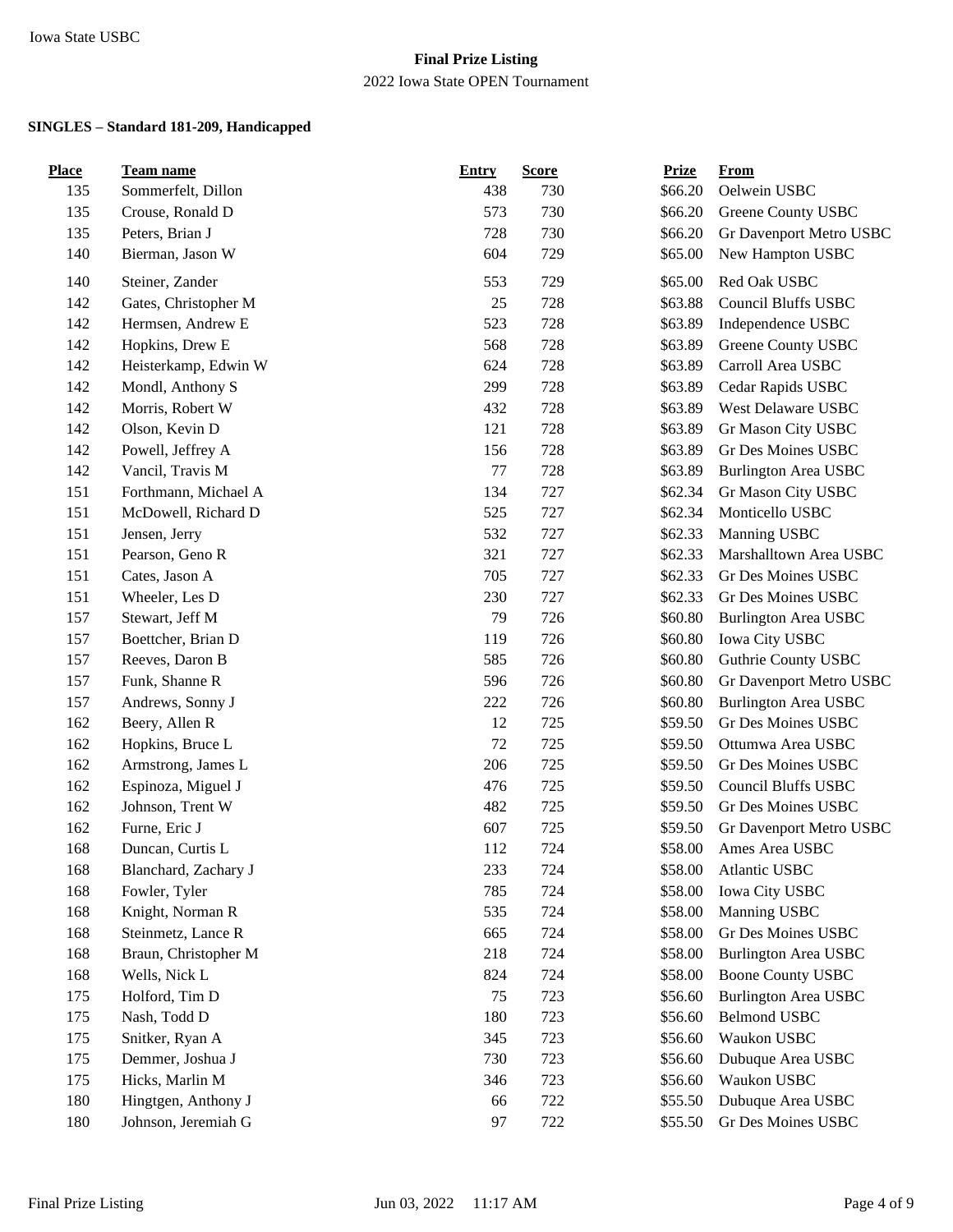| <b>Place</b> | <b>Team name</b>     | <b>Entry</b> | <b>Score</b> | <b>Prize</b> | <b>From</b>                           |
|--------------|----------------------|--------------|--------------|--------------|---------------------------------------|
| 180          | Eagle, Zacharie R    | 331          | 722          | \$55.50      | Maquoketa USBC                        |
| 180          | Blackwell, Rodney    | 758          | 722          | \$55.50      | Cedar Rapids USBC                     |
| 184          | Ribbink, Cathy J     | 893          | 721          | \$54.66      | Muscatine USBC                        |
| 184          | Harris, David L      | 562          | 721          | \$54.67      | Muscatine USBC                        |
| 184          | McDowell, Klint      | 492          | 721          | \$54.67      | Sigourney USBC                        |
| 187          | Wahman, Gregg D      | 45           | 720          | \$53.37      | <b>Stuart USBC</b>                    |
| 187          | Pregler, Jeff J      | 67           | 720          | \$53.37      | Dubuque Area USBC                     |
| 187          | Hansen, Mark D       | 327          | 720          | \$53.37      | Maquoketa USBC                        |
| 187          | Hassman, Randy L     | 374          | 720          | \$53.37      | Gr Mason City USBC                    |
| 187          | Foster, Rodney       | 684          | 720          | \$53.38      | Fort Dodge Area USBC                  |
| 187          | Gladwell, Ryan K     | 896          | 720          | \$53.38      | Muscatine USBC                        |
| 187          | Kremenak, Zach J     | 410          | 720          | \$53.38      | Cedar Rapids USBC                     |
| 187          | Schellhorn, Donald A | 847          | 720          | \$53.38      | Gr Cedar Valley USBC                  |
| 195          | Slater, Daniel M     | 113          | 719          | \$52.00      | Gr Des Moines USBC                    |
| 195          | Bridgman, Tom J      | 284          | 719          | \$52.00      | Appanoose/Davis County<br><b>USBC</b> |
| 195          | Wessling, Douglas A  | 679          | 719          | \$52.00      | Ida Grove USBC                        |
| 195          | Ruddy, Makenzie C    | 849          | 719          | \$52.00      | Gr Cedar Valley USBC                  |
| 199          | Ritter, Corey A      | 11           | 718          | \$50.58      | Anamosa USBC                          |
| 199          | Garrey, Jack E       | 15           | 718          | \$50.57      | Ames Area USBC                        |
| 199          | Stewart, Darren L    | 78           | 718          | \$50.57      | <b>Burlington Area USBC</b>           |
| 199          | Heacock, Luke J      | 467          | 718          | \$50.57      | Dubuque Area USBC                     |
| 199          | Posey, Jake M        | 313          | 718          | \$50.57      | Gr Des Moines USBC                    |
| 199          | Fann, Tony R         | 323          | 718          | \$50.57      | Marshalltown Area USBC                |
| 199          | Snodgrass, Joshua M  | 3            | 718          | \$50.57      | Ames Area USBC                        |
| 206          | White, Colton C      | 187          | 717          | \$49.00      | Gr Des Moines USBC                    |
| 206          | Viers, Lance A       | 286          | 717          | \$49.00      | Cedar Rapids USBC                     |
| 206          | Silvestri, David H   | 439          | 717          | \$49.00      | Oelwein USBC                          |
| 206          | Lamb, Doug C         | 666          | 717          | \$49.00      | Gr Des Moines USBC                    |
| 206          | Vance, Tony D        | 131          | 717          | \$49.00      | Gr Des Moines USBC                    |
| 206          | Schumacher, Tyler J  | 544          | 717          | \$49.00      | Iowa City USBC                        |
| 212          | Kane, Joe D          | 76           | 716          | \$48.00      | <b>Burlington Area USBC</b>           |
| 212          | Grant, Mike D        | 530          | 716          | \$48.00      | Gr Des Moines USBC                    |
| 212          | Wellington, Kevin G  | 262          | 716          | \$48.00      | Mt Pleasant USBC                      |
| 215          | Kullen, Joe          | 438          | 715          | \$47.34      | Oelwein USBC                          |
| 215          | Watson, Keith        | 697          | 715          | \$47.33      | Keokuk USBC                           |
| 215          | Loving, Roger L      | 83           | 715          | \$47.33      | Gr Davenport Metro USBC               |
| 218          | Thompson, Amos L     | 53           | 714          | \$46.15      | Keokuk USBC                           |
| 218          | Charland, Joe A      | 390          | 714          | \$46.15      | Dubuque Area USBC                     |
| 218          | Gage, Logan G        | 459          | 714          | \$46.14      | West Union USBC                       |
| 218          | Rother, Mke J        | 672          | 714          | \$46.14      | Jasper County USBC                    |
| 218          | Hangartner, Austin B | 774          | 714          | \$46.14      | Monticello USBC                       |
| 218          | Lankford, Dick W     | 207          | 714          | \$46.14      | Gr Des Moines USBC                    |
| 218          | Holder, Brittany N   | 161          | 714          | \$46.14      | <b>Council Bluffs USBC</b>            |
| 225          | Meinders, Tyler R    | 56           | 713          | \$44.75      | Ottumwa Area USBC                     |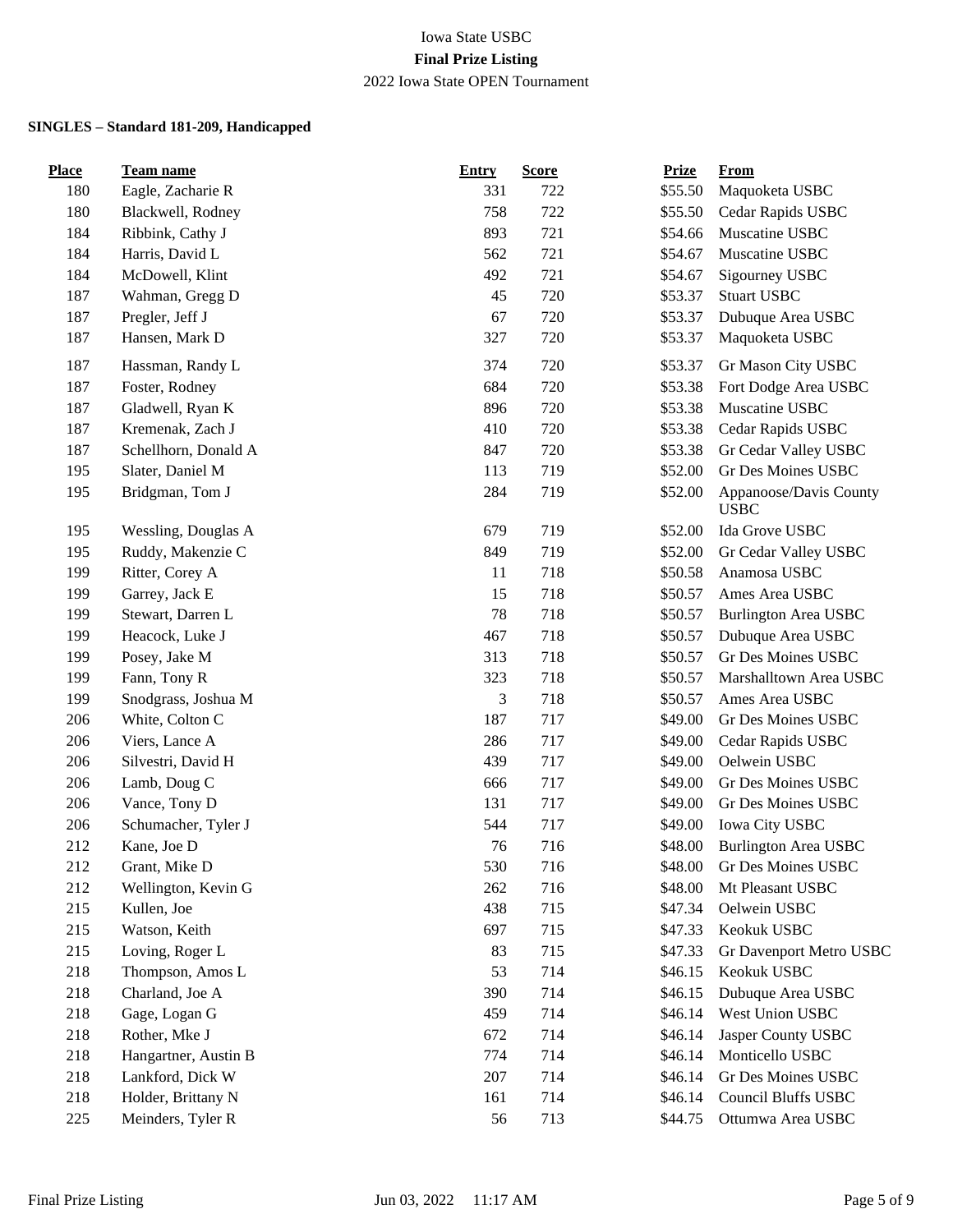| <b>Place</b> | <b>Team name</b>     | <b>Entry</b> | <b>Score</b> | <b>Prize</b> | <b>From</b>                           |
|--------------|----------------------|--------------|--------------|--------------|---------------------------------------|
| 225          | Thompson, Cory L     | 116          | 713          | \$44.75      | Gr Des Moines USBC                    |
| 225          | Junk, James H        | 889          | 713          | \$44.75      | Gr Cedar Valley USBC                  |
| 225          | Latta, James J       | 826          | 713          | \$44.75      | <b>Boone County USBC</b>              |
| 229          | Miller, Cory D       | 378          | 712          | \$43.23      | Gr Mason City USBC                    |
| 229          | Engelken, Richard A  | 379          | 712          | \$43.23      | Dubuque Area USBC                     |
| 229          | Huffman, Holden      | 493          | 712          | \$43.22      | Sigourney USBC                        |
| 229          | Tesch, Quentin D     | 551          | 712          | \$43.22      | Spencer USBC                          |
| 229          | Beichley, Duane K    | 42           | 712          | \$43.22      | Marshalltown Area USBC                |
| 229          | Cerka, David A       | 212          | 712          | \$43.22      | Independence USBC                     |
| 229          | Ritchie, Ryan D      | 663          | 712          | \$43.22      | Gr Des Moines USBC                    |
| 229          | Swank, Eric E        | 74           | 712          | \$43.22      | <b>Burlington Area USBC</b>           |
| 229          | Murray, Brian L      | 857          | 712          | \$43.22      | Gr Cedar Valley USBC                  |
| 238          | Hockaday, Scott      | 41           | 711          | \$40.75      | Ames Area USBC                        |
| 238          | Snyder, Alex M       | 146          | 711          | \$40.75      | Cedar Rapids USBC                     |
| 238          | Ruppe, Jessie E      | 183          | 711          | \$40.75      | <b>Council Bluffs USBC</b>            |
| 238          | Stauffer, Josh J     | 265          | 711          | \$40.75      | Mt Pleasant USBC                      |
| 238          | True, Eric           | 375          | 711          | \$40.75      | Gr Mason City USBC                    |
| 238          | Freeman, Jason C     | 891          | 711          | \$40.75      | Gr Cedar Valley USBC                  |
| 238          | Mclees, Mike J       | 897          | 711          | \$40.75      | Dubuque Area USBC                     |
| 238          | Shondel, Kevin J     | 506          | 711          | \$40.75      | Appanoose/Davis County<br><b>USBC</b> |
| 238          | Faust, Thomas A      | 210          | 711          | \$40.75      | Independence USBC                     |
| 238          | Schaefer, Eric J     | 170          | 711          | \$40.75      | Cedar Rapids USBC                     |
| 238          | Rau, Tyler S         | 754          | 711          | \$40.75      | Gr Mason City USBC                    |
| 238          | Cottrell, Justin A   | 768          | 711          | \$40.75      | Cedar Rapids USBC                     |
| 250          | Nichols, Darren S    | 79           | 710          | \$38.50      | <b>Burlington Area USBC</b>           |
| 250          | Smith, Charles R     | 96           | 710          | \$38.50      | Gr Des Moines USBC                    |
| 250          | Maurice, Eric A      | 160          | 710          | \$38.50      | Council Bluffs USBC                   |
| 250          | Chrisinger, Ryan D   | 185          | 710          | \$38.50      | Gr Des Moines USBC                    |
| 250          | Christensen, Alex C  | 547          | 710          | \$38.50      | Spencer USBC                          |
| 250          | Reppert, Lucas P     | 353          | 710          | \$38.50      | Camanche USBC                         |
| 250          | Totten, Jesse L      | 679          | 710          | \$38.50      | Ida Grove USBC                        |
| 250          | Robinson, Eddie J    | 860          | 710          | \$38.50      | Gr Cedar Valley USBC                  |
| 258          | Lynch, Christofer D  | 202          | 709          | \$36.58      | Gr Des Moines USBC                    |
| 258          | Christoffersen, Rick | 233          | 709          | \$36.57      | Atlantic USBC                         |
| 258          | DeRuiter, Austin J   | 324          | 709          | \$36.57      | Marshalltown Area USBC                |
| 258          | Stanton, Richard T   | 787          | 709          | \$36.57      | Gr Des Moines USBC                    |
| 258          | Click, Gary L        | 54           | 709          | \$36.57      | Ottumwa Area USBC                     |
| 258          | Jensen, Glenn L      | 609          | 709          | \$36.57      | Gr Davenport Metro USBC               |
| 258          | Johnson, James L     | 841          | 709          | \$36.57      | Gr Cedar Valley USBC                  |
| 265          | Kuntz, Craig J       | 63           | 708          | \$34.75      | Iowa City USBC                        |
| 265          | Tomkins, Matt J      | 67           | 708          | \$34.75      | Dubuque Area USBC                     |
| 265          | Way, Darryl W        | 160          | 708          | \$34.75      | <b>Council Bluffs USBC</b>            |
| 265          | Stone, Craig R       | 191          | 708          | \$34.75      | Cedar Rapids USBC                     |
| 265          | Ely, Sean T          | 195          | 708          | \$34.75      | Cedar Rapids USBC                     |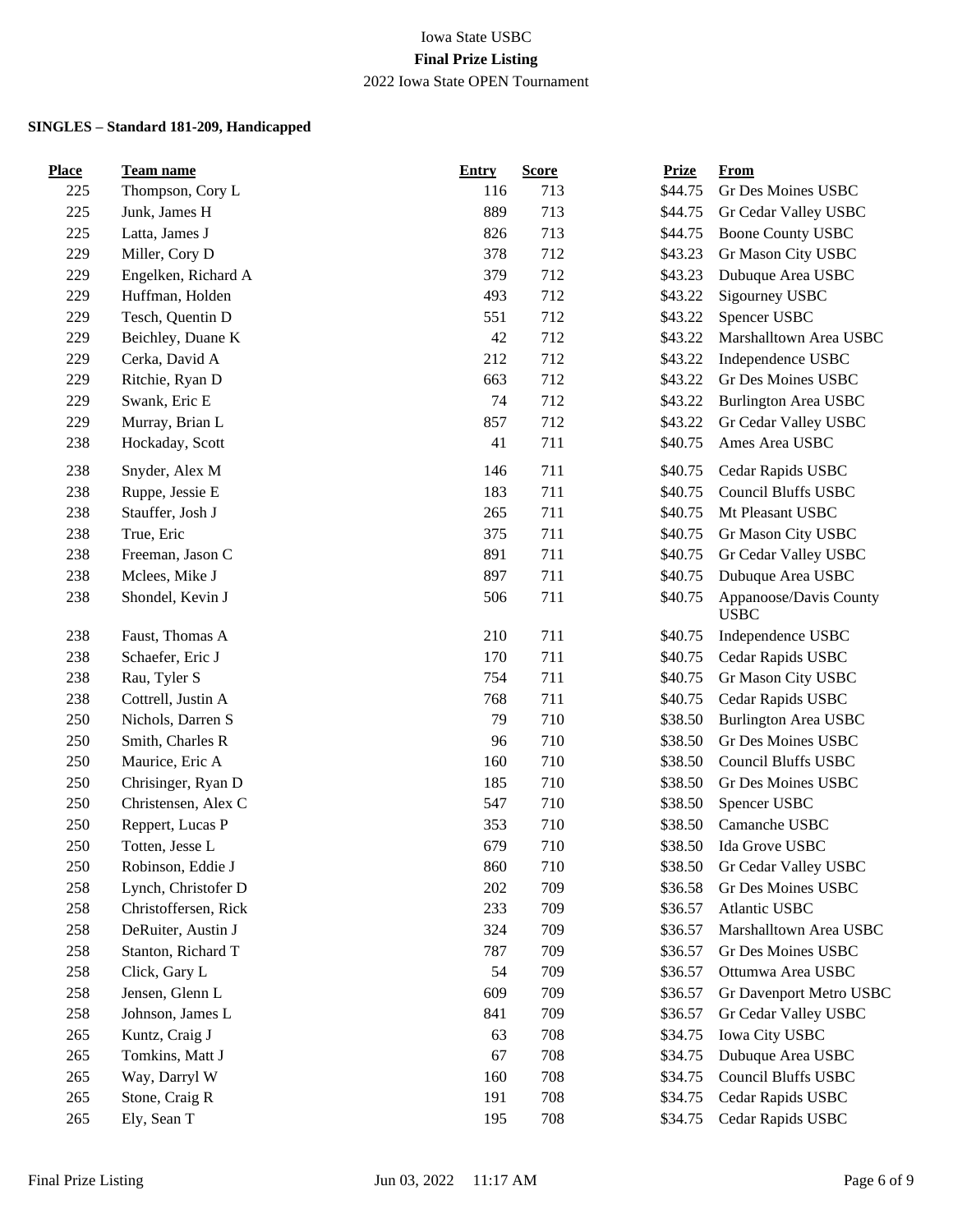| <b>Place</b> | Team name             | <b>Entry</b> | <b>Score</b> | <b>Prize</b> | From                        |
|--------------|-----------------------|--------------|--------------|--------------|-----------------------------|
| 265          | Billman, Wade D       | 198          | 708          | \$34.75      | Marshalltown Area USBC      |
| 265          | Saunders, Tony A      | 102          | 708          | \$34.75      | Cedar Rapids USBC           |
| 265          | Fisher, Zachary A     | 665          | 708          | \$34.75      | Gr Des Moines USBC          |
| 273          | Dammeier, Kameron     | 329          | 707          | \$32.80      | Maquoketa USBC              |
| 273          | Starr, Andrew M       | 365          | 707          | \$32.80      | Gr Des Moines USBC          |
| 273          | Wulf, Joseph E        | 615          | 707          | \$32.80      | Greene County USBC          |
| 273          | Braga, Emily K        | 673          | 707          | \$32.80      | Jasper County USBC          |
| 273          | Pederson, David J     | 299          | 707          | \$32.80      | Cedar Rapids USBC           |
| 273          | Gifford, Robert J     | 517          | 707          | \$32.80      | Estherville USBC            |
| 273          | Workman, Brett        | 89           | 707          | \$32.80      | North Lee County USBC       |
| 273          | Naber, Randy          | 558          | 707          | \$32.80      | Muscatine USBC              |
| 273          | Kern, Brian L         | 607          | 707          | \$32.80      | Gr Davenport Metro USBC     |
| 273          | Petsch, Joel J        | 783          | 707          | \$32.80      | Dubuque Area USBC           |
| 283          | Stanton, Frank C      | 72           | 706          | \$30.80      | Ottumwa Area USBC           |
| 283          | Hefel, Jeremy A       | 899          | 706          | \$30.80      | Dubuque Area USBC           |
| 283          | Kohl, Kenneth J       | 520          | 706          | \$30.80      | Dubuque Area USBC           |
| 283          | Schmidt, Jonathan J   | 754          | 706          | \$30.80      | Gr Mason City USBC          |
| 283          | Reynolds, Terry L     | 742          | 706          | \$30.80      | Mt Pleasant USBC            |
| 288          | Daniels, Craig T      | 185          | 705          | \$29.50      | Gr Des Moines USBC          |
| 288          | Warrington, Austin H  | 237          | 705          | \$29.50      | Iowa City USBC              |
| 288          | Franklin, Elizabeth A | 265          | 705          | \$29.50      | Mt Pleasant USBC            |
| 288          | Arbaugh, Joseph       | 394          | 705          | \$29.50      | Ames Area USBC              |
| 288          | Brown, Chris P        | 762          | 705          | \$29.50      | Gr Des Moines USBC          |
| 288          | Hamersley, Bruce A    | 662          | 705          | \$29.50      | Gr Des Moines USBC          |
| 294          | Walter, Adam          | 118          | 704          | \$27.88      | Gr Des Moines USBC          |
| 294          | Prather, David C      | 147          | 704          | \$27.89      | Cedar Rapids USBC           |
| 294          | Schanbacher, Brian A  | 191          | 704          | \$27.89      | Cedar Rapids USBC           |
| 294          | Hind, Neki L          | 214          | 704          | \$27.89      | <b>Burlington Area USBC</b> |
| 294          | Schreurs, Thomas D    | 273          | 704          | \$27.89      | Gr Des Moines USBC          |
| 294          | Mast, Eric            | 440          | 704          | \$27.89      | Oelwein USBC                |
| 294          | Boehmer, Andrew G     | 599          | 704          | \$27.89      | New Hampton USBC            |
| 294          | Eagle, Wade W         | 750          | 704          | \$27.89      | Muscatine USBC              |
| 294          | Robert, Joshua J      | 844          | 704          | \$27.89      | Gr Cedar Valley USBC        |
| 303          | Nefzger, Jeffrey F    | 430          | 703          | \$25.85      | <b>West Delaware USBC</b>   |
| 303          | Bodman, Alan E        | 556          | 703          | \$25.85      | Muscatine USBC              |
| 303          | Sundberg, Carl L      | 514          | 703          | \$25.86      | Estherville USBC            |
| 303          | Schminke, Todd A      | 5            | 703          | \$25.86      | Cedar Rapids USBC           |
| 303          | Thammarath, Vritie V  | 310          | 703          | \$25.86      | Gr Des Moines USBC          |
| 303          | Marshall, Dian K      | 73           | 703          | \$25.86      | <b>Burlington Area USBC</b> |
| 303          | Collier, Archie D     | 23           | 703          | \$25.86      | Cedar Rapids USBC           |
| 310          | Jenkins, Dan K        | 33           | 702          | \$24.40      | Jasper County USBC          |
| 310          | Vrba, Jeff            | 418          | 702          | \$24.40      | Red Oak USBC                |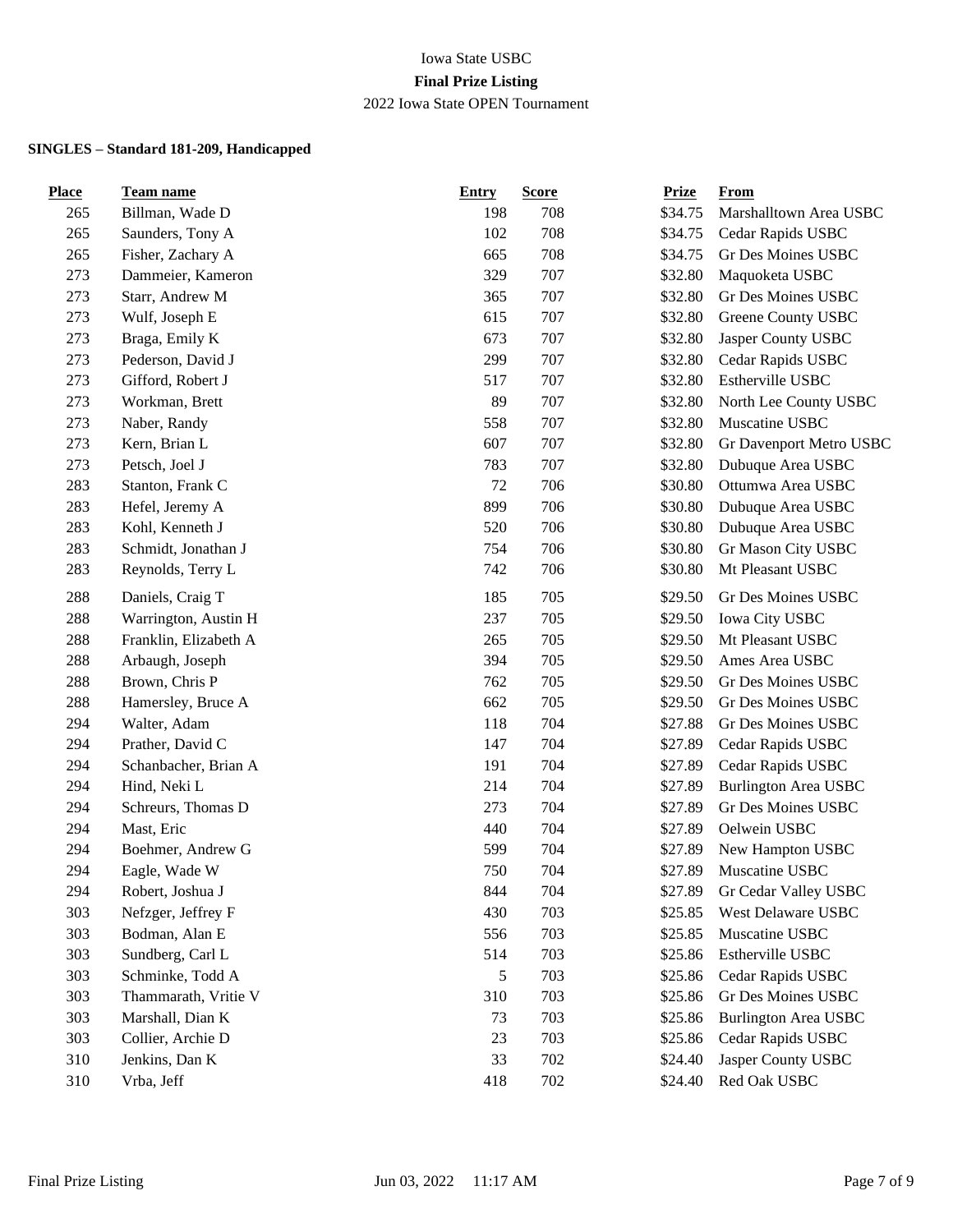| <b>Place</b> | <b>Team name</b>         | <b>Entry</b> | <b>Score</b> | <b>Prize</b> | <b>From</b>                 |
|--------------|--------------------------|--------------|--------------|--------------|-----------------------------|
| 310          | Chapman, Jacob A         | 501          | 702          | \$24.40      | Jasper County USBC          |
| 310          | Juchter, Jeffrey T       | 608          | 702          | \$24.40      | Gr Davenport Metro USBC     |
| 310          | Van Lenning, Sam L       | 618          | 702          | \$24.40      | Iowa Great Lakes USBC       |
| 315          | Harwood, Stacy A         | 586          | 701          | \$22.88      | Guthrie County USBC         |
| 315          | Holl, Chris H            | 517          | 701          | \$22.89      | Estherville USBC            |
| 315          | Possehl, Mike            | 170          | 701          | \$22.89      | Cedar Rapids USBC           |
| 315          | Nelson, Philip           | 323          | 701          | \$22.89      | Marshalltown Area USBC      |
| 315          | Jochum, Tim J            | 338          | 701          | \$22.89      | Maquoketa USBC              |
| 315          | Genung, Eric S           | 644          | 701          | \$22.89      | Muscatine USBC              |
| 315          | Fangman, Abigail N       | 850          | 701          | \$22.89      | Gr Cedar Valley USBC        |
| 315          | York, Kevin S            | 810          | 701          | \$22.89      | Ames Area USBC              |
| 315          | Werkmeister, Brian L     | 860          | 701          | \$22.89      | Gr Cedar Valley USBC        |
| 324          | Yanda, Trevor B          | 97           | 700          | \$20.66      | Gr Des Moines USBC          |
| 324          | Piere, Karl R            | 119          | 700          | \$20.66      | Iowa City USBC              |
| 324          | Huber, Dakota L          | 140          | 700          | \$20.66      | Cedar Rapids USBC           |
| 324          | Richardson, Andy A       | $\mathbf{1}$ | 700          | \$20.67      | Gr Des Moines USBC          |
| 324          | Fleming, Daniel          | 418          | 700          | \$20.67      | Red Oak USBC                |
| 324          | Foley, Jake L            | 625          | 700          | \$20.67      | Carroll Area USBC           |
| 324          | Haefner, Payten J        | 769          | 700          | \$20.67      | Cedar Rapids USBC           |
| 324          | Lindstrom, Kenneth T     | 474          | 700          | \$20.67      | <b>Council Bluffs USBC</b>  |
| 324          | Watkins-Schoenig, Nile E | 834          | 700          | \$20.67      | Muscatine USBC              |
| 333          | Zeeryp, Randy R          | 200          | 699          | \$18.75      | Camanche USBC               |
| 333          | Schnoor, David C         | 330          | 699          | \$18.75      | Maquoketa USBC              |
| 333          | Haldeman, Jeff M         | 674          | 699          | \$18.75      | Jasper County USBC          |
| 333          | McDermott, Seth          | 477          | 699          | \$18.75      | Maquoketa USBC              |
| 333          | Miller, Jay S            | 121          | 699          | \$18.75      | Gr Mason City USBC          |
| 333          | Penrod, Billy M          | 217          | 699          | \$18.75      | <b>Burlington Area USBC</b> |
| 333          | VanHorn, Rob W           | 458          | 699          | \$18.75      | West Union USBC             |
| 333          | Fitzsimmons, Roger K     | 77           | 699          | \$18.75      | <b>Burlington Area USBC</b> |
| 341          | Wessel, Joshua D         | 225          | 698          | \$16.85      | Manning USBC                |
| 341          | Kenney, Marc             | 253          | 698          | \$16.85      | Fort Dodge Area USBC        |
| 341          | Turney, Jeff A           | 641          | 698          | \$16.86      | <b>Bellevue USBC</b>        |
| 341          | Michels, Robby D         | 763          | 698          | \$16.86      | <b>Bellevue USBC</b>        |
| 341          | Johnson, Robert O        | 514          | 698          | \$16.86      | Estherville USBC            |
| 341          | Morrison, William L      | 259          | 698          | \$16.86      | Mt Pleasant USBC            |
| 341          | Bader, Scott R           | 701          | 698          | \$16.86      | Cedar Rapids USBC           |
| 348          | Mishler, Nate A          | 97           | 697          | \$15.34      | Gr Des Moines USBC          |
| 348          | Weaver, Terry L          | 694          | 697          | \$15.34      | Gr Des Moines USBC          |
| 348          | Mitchell, Thomas E       | 740          | 697          | \$15.33      | Ames Area USBC              |
| 348          | Kent, Eric A             | 901          | 697          | \$15.33      | Cedar Rapids USBC           |
| 348          | Yusko, Darren A          | 607          | 697          | \$15.33      | Gr Davenport Metro USBC     |
| 348          | Aldrich, Jon C           | 747          | 697          | \$15.33      | Gr Des Moines USBC          |
| 354          | Jensen, Matthew S        | 169          | 696          | \$13.16      | Cedar Rapids USBC           |
| 354          | Lott, Caleb E            | 216          | 696          | \$13.16      | <b>Burlington Area USBC</b> |
| 354          | Clasen, Louie L          | 330          | 696          | \$13.16      | Maquoketa USBC              |